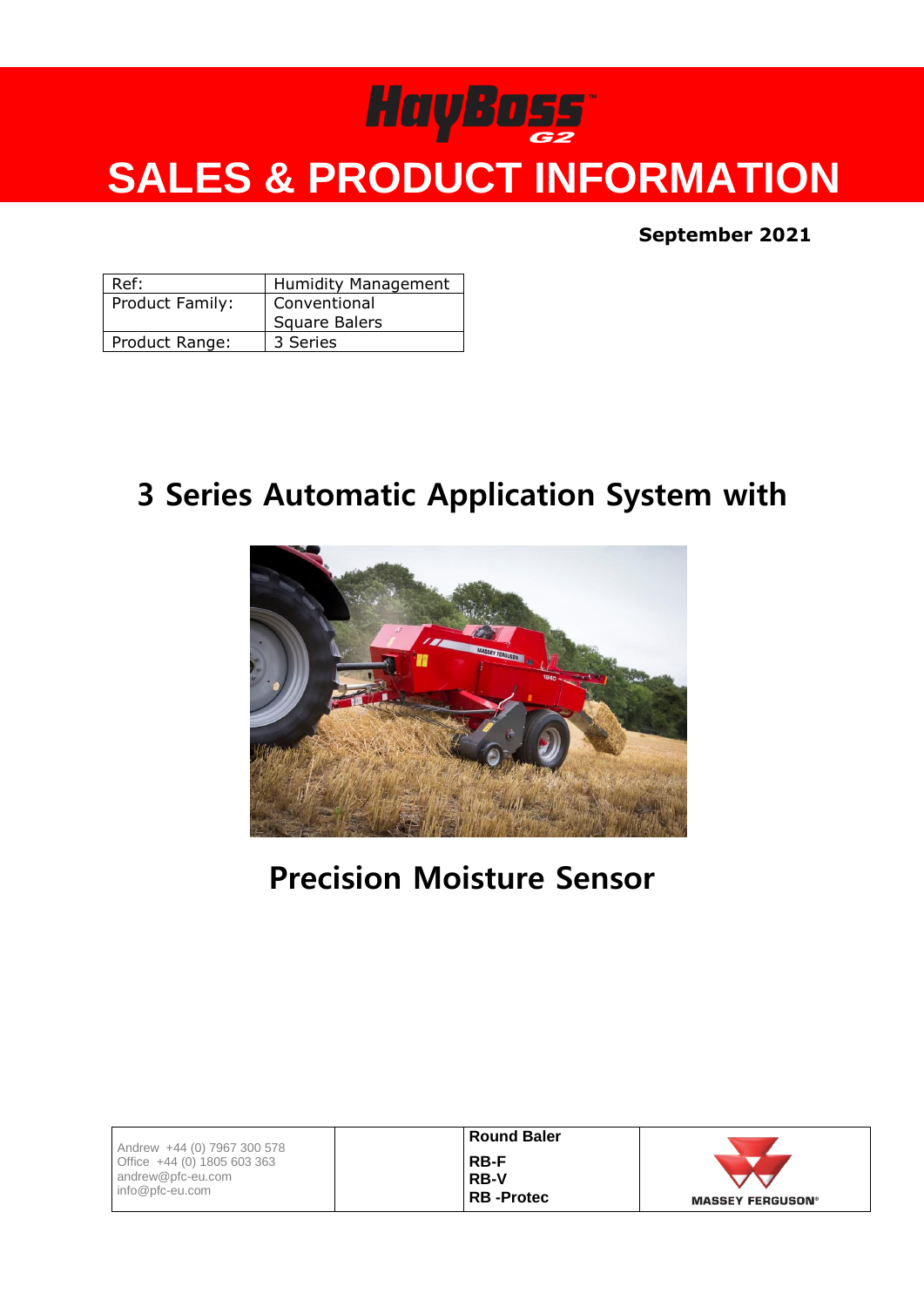

#### **Moisture Sensor**

The system utilises electrical conductivity between star-wheels either side of the bale chamber

| Andrew +44 (0) 7967 300 578   | <b>Round Baler</b> |                         |
|-------------------------------|--------------------|-------------------------|
| Office $+44$ (0) 1805 603 363 | <b>RB-F</b>        |                         |
| andrew@pfc-eu.com             | <b>RB-V</b>        |                         |
| info@pfc-eu.com               | RB -Protec         | <b>MASSEY FERGUSON®</b> |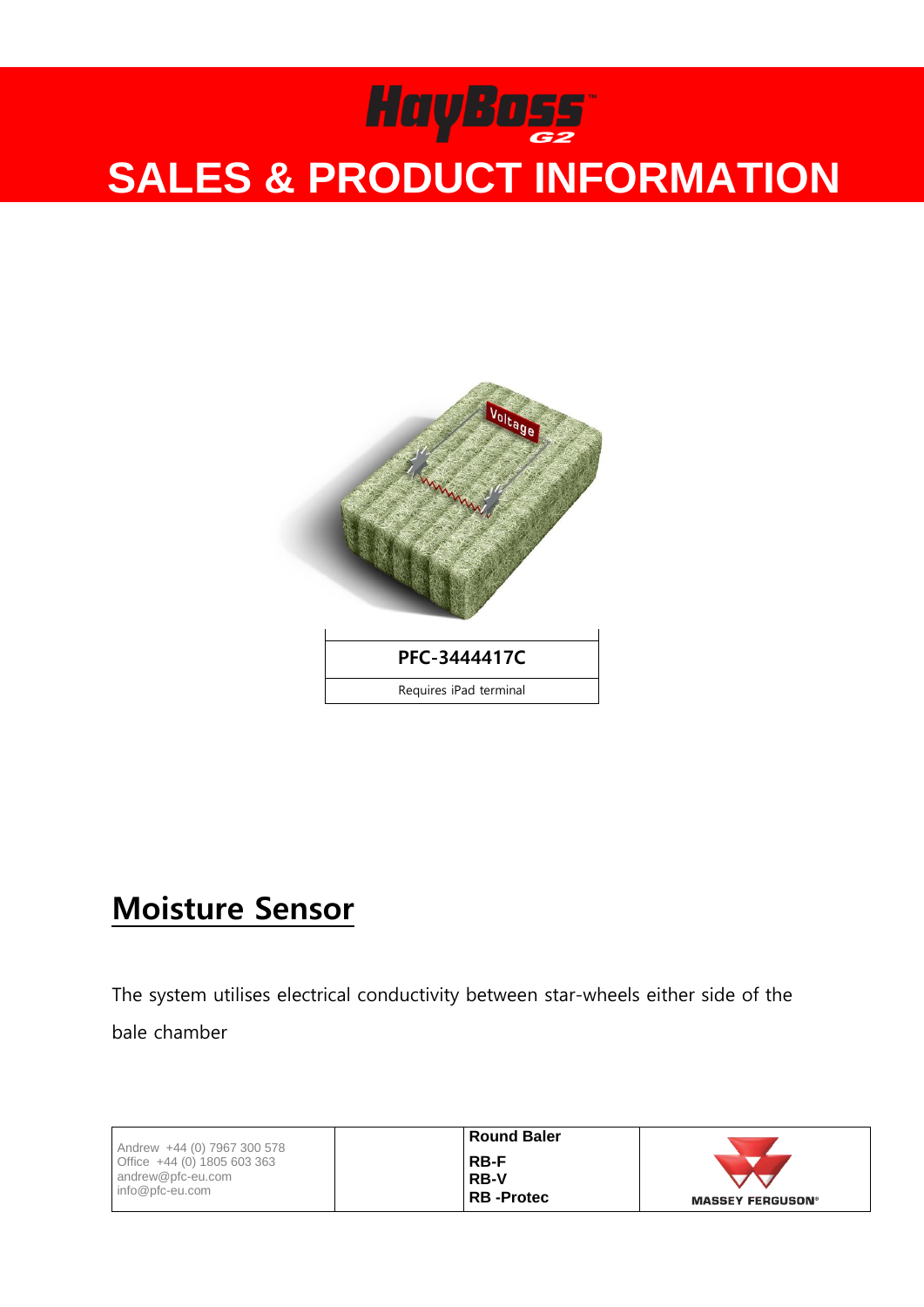#### Features

- **NON-INTEGRATED** this system operates via an App and a wired connection via tablet (Apple iOS)
- Working range between 6 32% humidity
- Accuracy +/- 1%
- 9 measurements per second
- Moisture is measured through the cross section of the bale section as it forms  $\left\| \begin{array}{ccc} \end{array} \right\|$ achieve high levels of accuracy.



| Andrew +44 (0) 7967 300 578                                           | <b>Round Baler</b>                             |                         |
|-----------------------------------------------------------------------|------------------------------------------------|-------------------------|
| Office $+44$ (0) 1805 603 363<br>andrew@pfc-eu.com<br>info@pfc-eu.com | <b>RB-F</b><br><b>RB-V</b><br><b>RB-Protec</b> | <b>MASSEY FERGUSON®</b> |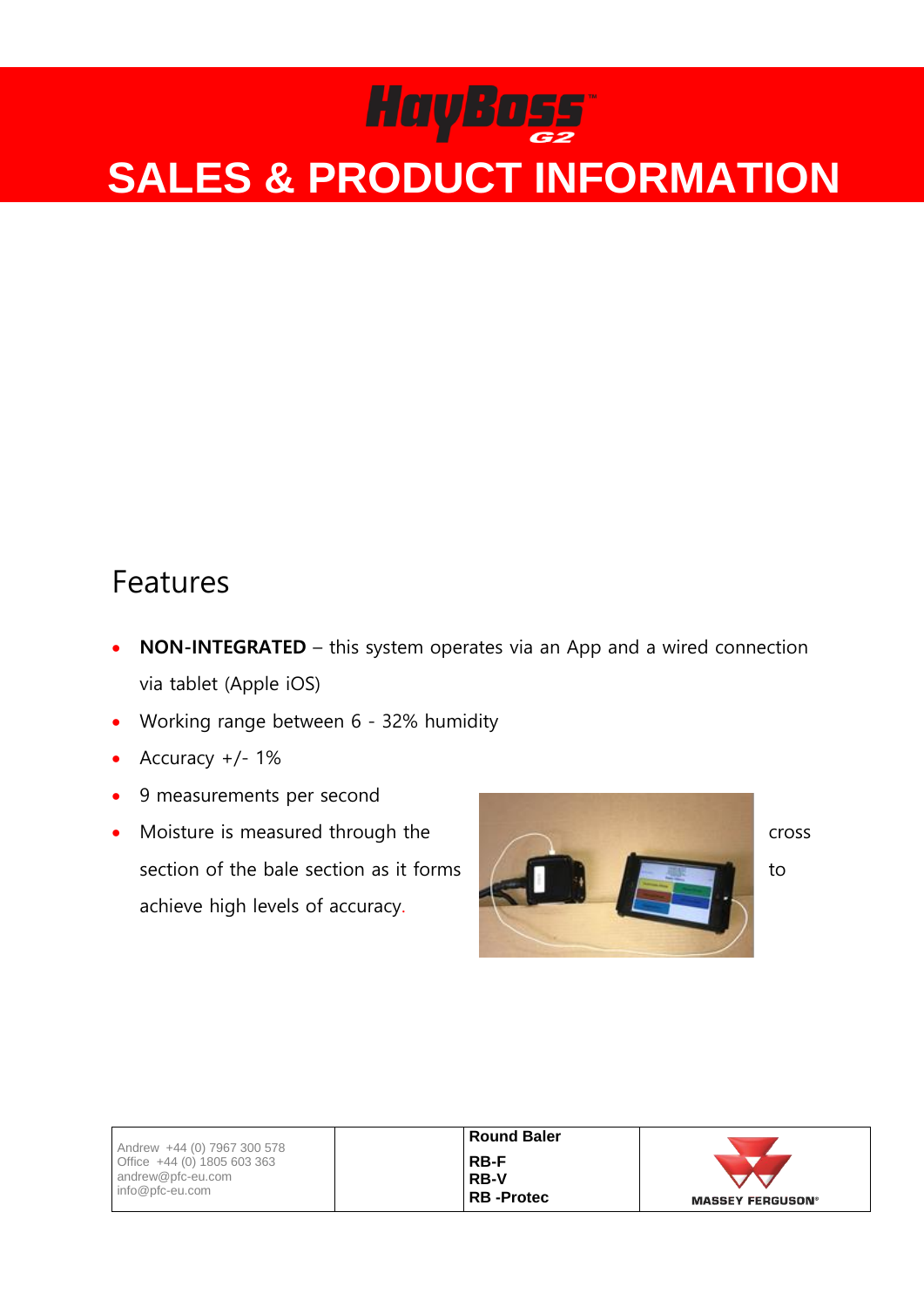### **Automatic Applicator**



### **Features**

- 210 litre tank
- Single hi-capacity pump and flow meter
	- o 6.6 litres/min restricted flow
	- o Recommended for Inoculants and Balers Choice hay preservative
- Automatic adjustment of application rates for humidity, the operator must

input

| Andrew +44 (0) 7967 300 578          | Round Baler       |                         |
|--------------------------------------|-------------------|-------------------------|
| Office $+44$ (0) 1805 603 363        | RB-F              |                         |
| andrew@pfc-eu.com<br>info@pfc-eu.com | .RB-V             |                         |
|                                      | <b>RB</b> -Protec | <b>MASSEY FERGUSON®</b> |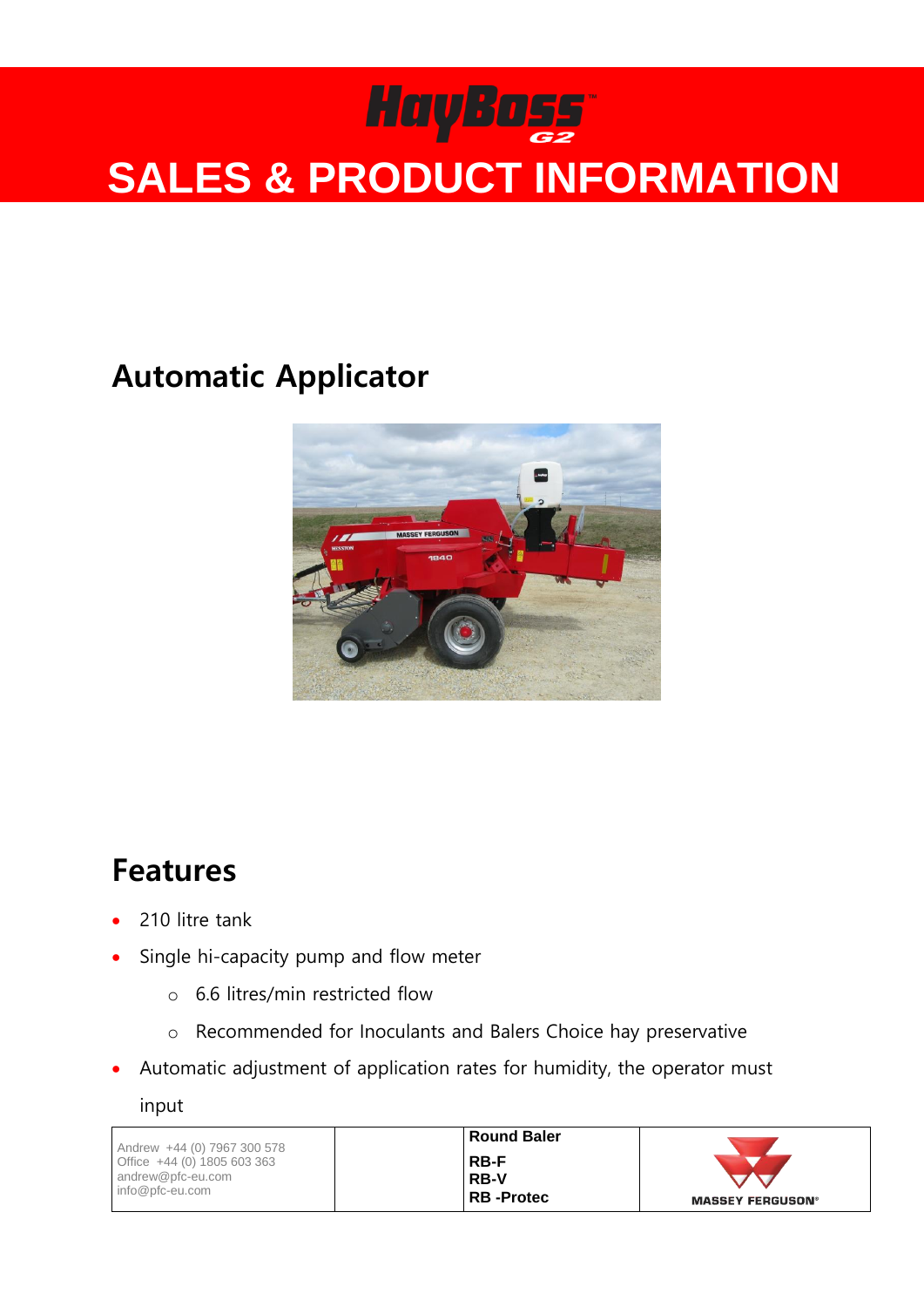- o Bale weight
- o Time per bale in seconds (first bale only)

#### **Benefits – Moisture Sensor**

- NO Calibration of moisture sensor when changing crops and bale density
- $\bullet$  Extended working day = More bales
- Non-stop baling  $=$  More bales
- Moisture accuracy = High quality bales

| Andrew +44 (0) 7967 300 578   | <b>Round Baler</b> |                         |
|-------------------------------|--------------------|-------------------------|
| Office $+44$ (0) 1805 603 363 | <b>RB-F</b>        |                         |
| andrew@pfc-eu.com             | <b>RB-V</b>        |                         |
| info@pfc-eu.com               | <b>RB-Protec</b>   | <b>MASSEY FERGUSON®</b> |